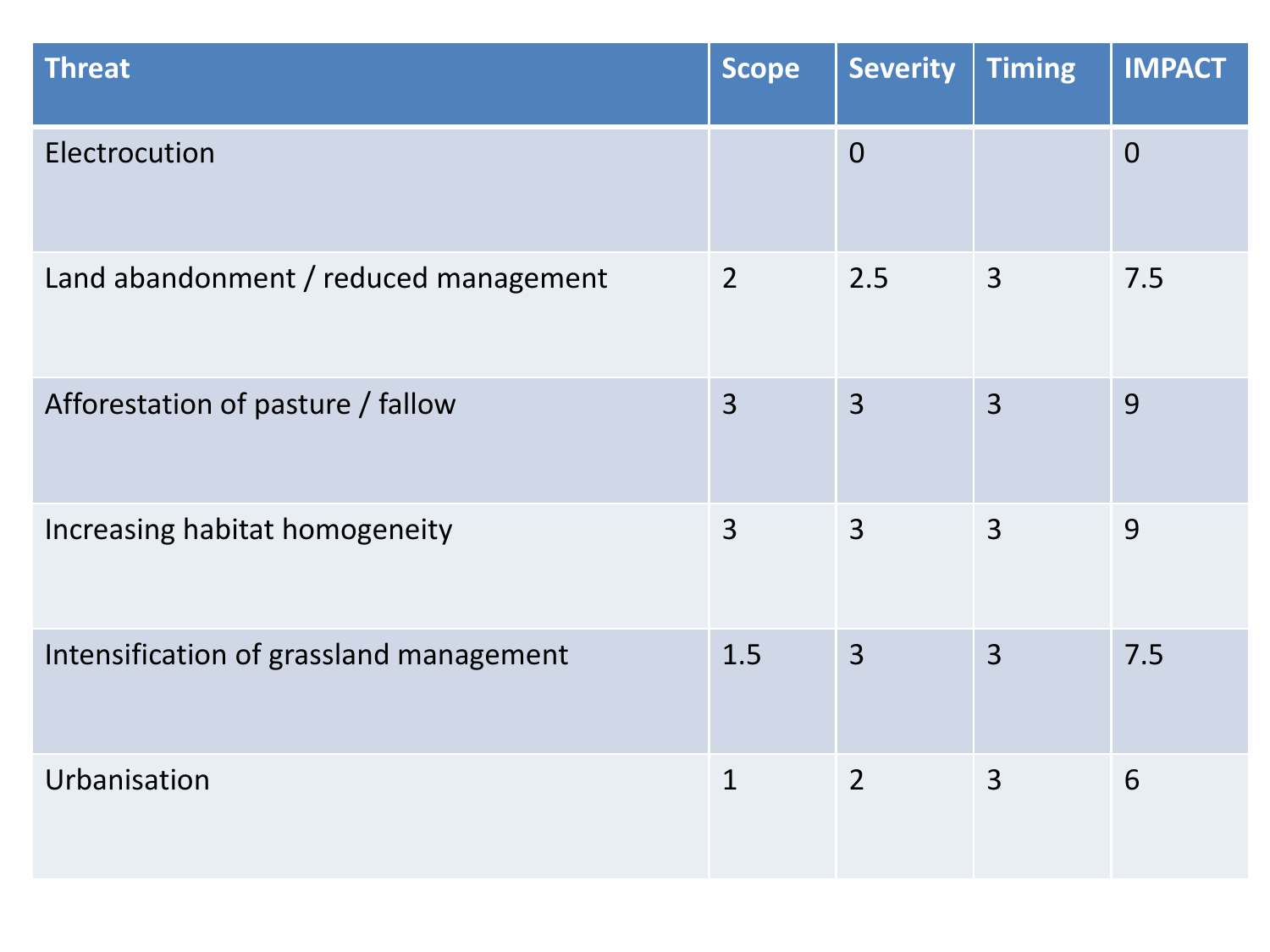| <b>Threat</b>                                                   | <b>Scope</b>   | <b>Severity</b> | <b>Timing</b>  | <b>IMPACT</b>  |
|-----------------------------------------------------------------|----------------|-----------------|----------------|----------------|
| Conversion of permanent grassland                               | $\mathbf{1}$   | $\overline{2}$  | $\overline{3}$ | 6              |
| Native soft-wood replaced with hard-wood or<br>introduced trees | $\Omega$       |                 |                | $\overline{0}$ |
| Logging of used / suitable trees                                | $\overline{3}$ | $\overline{2}$  | $\overline{3}$ | 8              |
| Clearing of riverbank trees / riparian forest                   | $\overline{0}$ |                 |                | $\overline{0}$ |
| Disturbance (local)                                             | $\mathbf{1}$   | 2.5             | $\overline{3}$ | 6.5            |
| Loss of old buildings                                           | $\overline{0}$ |                 |                | $\overline{0}$ |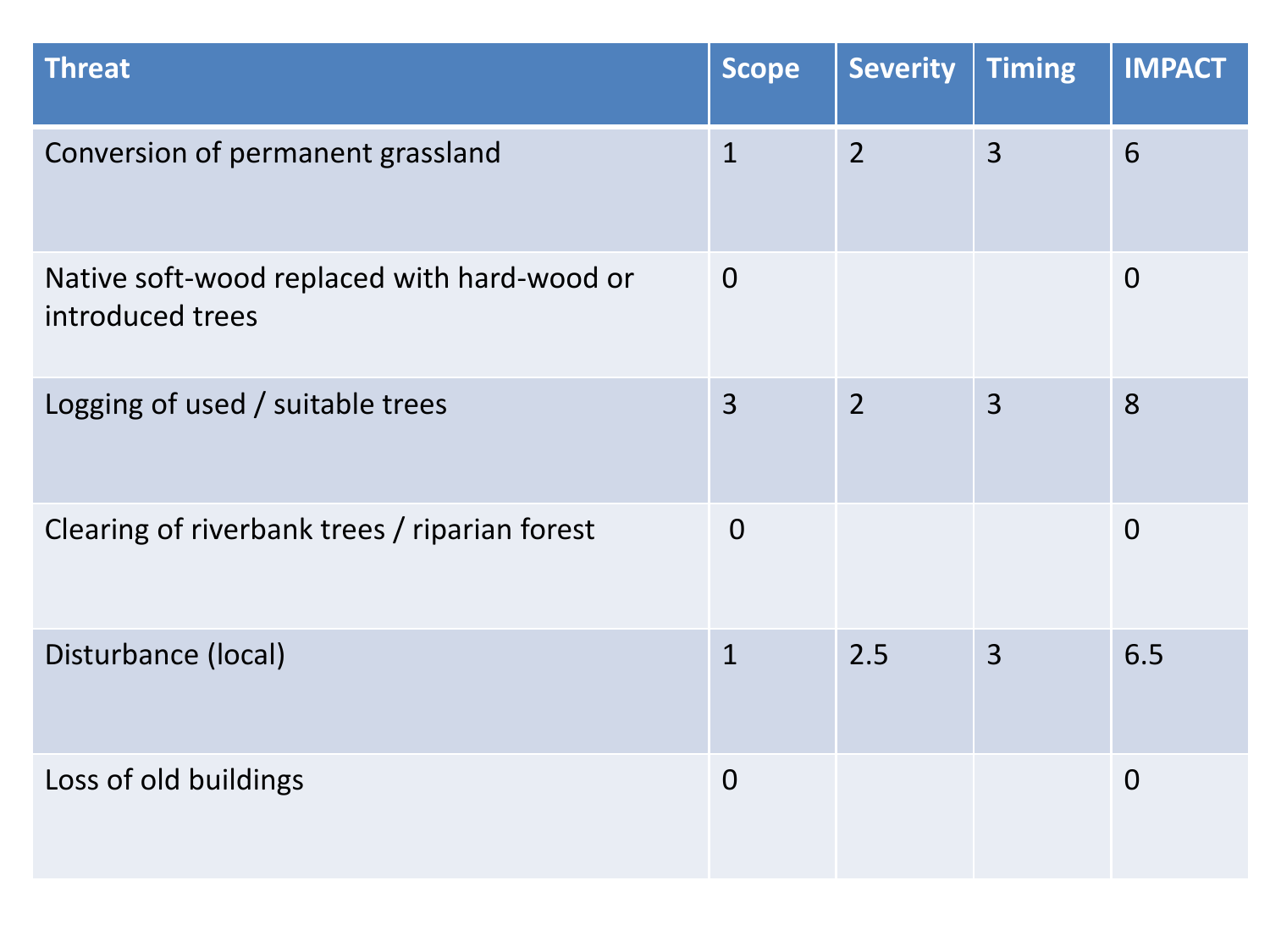| <b>Threat</b>                                                        | <b>Scope</b>   | <b>Severity</b> | <b>Timing</b>  | <b>IMPACT</b>  |
|----------------------------------------------------------------------|----------------|-----------------|----------------|----------------|
| Intensification of forest management leading to<br>loss of old trees | $\overline{3}$ | $\overline{2}$  | $\overline{3}$ | 8              |
| Loss of solitary trees and hedges with old trees                     | $\overline{2}$ | $\overline{2}$  | 3              | $\overline{7}$ |
| Nest site competition (e.g. Jackdaws)                                | $\overline{0}$ |                 |                | $\overline{0}$ |
| Invasive species (Hornet)                                            | $\overline{0}$ |                 |                | $\overline{0}$ |
| Decreased food availability                                          | $\overline{3}$ | $\overline{3}$  | $\overline{3}$ | 9              |
| <b>Climatic condition</b>                                            | $\overline{3}$ | $\overline{3}$  | $\overline{3}$ | 9              |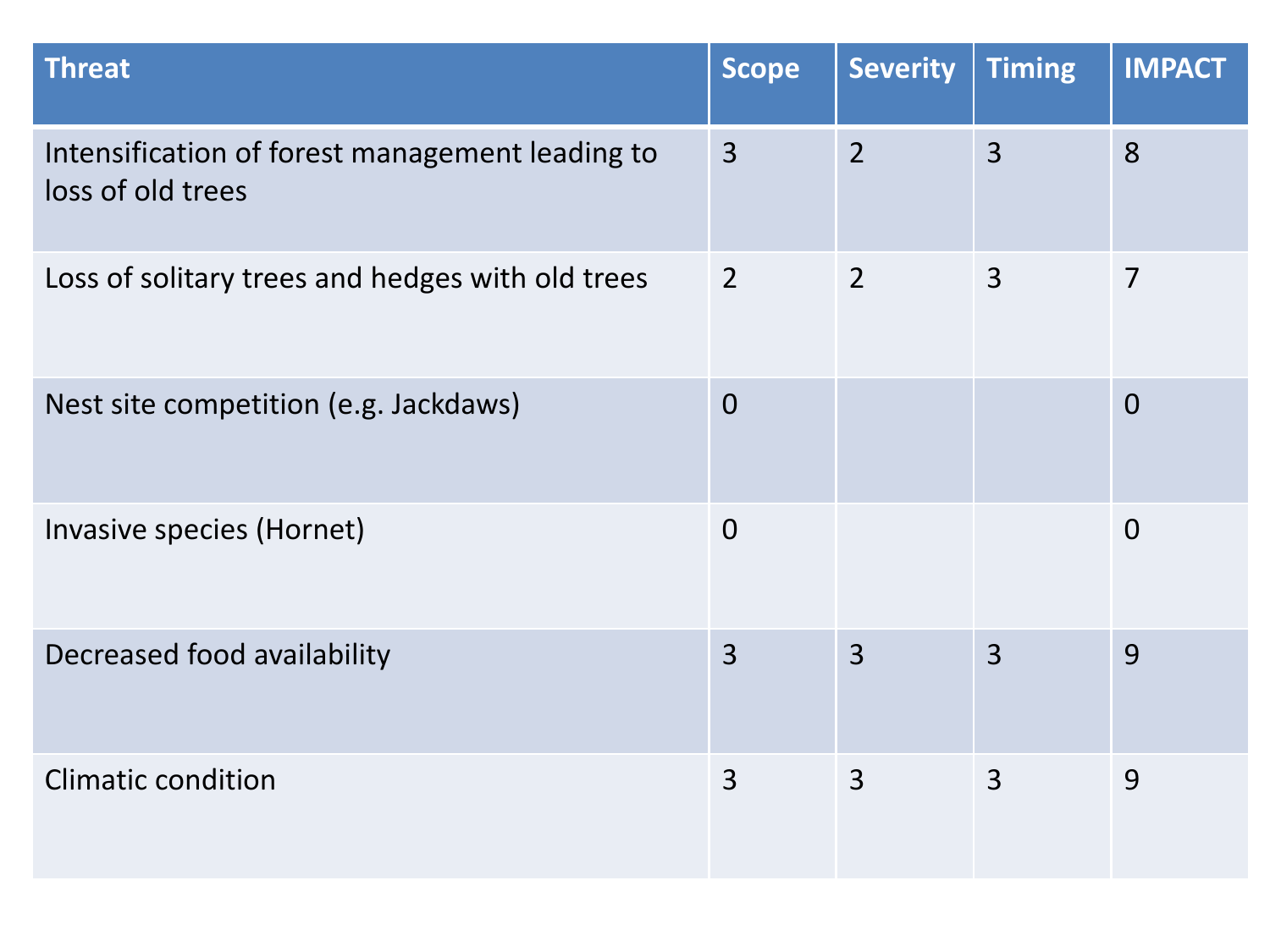| <b>Threat</b>                                             | <b>Scope</b>   | <b>Severity</b> | <b>Timing</b>  | <b>IMPACT</b>  |
|-----------------------------------------------------------|----------------|-----------------|----------------|----------------|
| Insecticide use                                           | $\overline{1}$ | $\mathbf{1}$    | $\overline{3}$ | 5              |
| Road kill                                                 | $\overline{2}$ | $\mathbf{1}$    | $\overline{3}$ | 6              |
| Natural predation                                         | $\overline{3}$ | $\overline{2}$  | $\overline{3}$ | 8              |
| *Removal of electricity lines (re-routed<br>underground)  | 1.5            | 1.5             | $\overline{3}$ | 6              |
| *Illegal killing and taking of birds                      | $\mathbf{1}$   | $\mathbf{1}$    | $\overline{3}$ | 5              |
| *Renewable energy installations (wind and solar<br>farms) | $\mathbf{1}$   | $\mathbf{1}$    | $\mathbf{1}$   | $\overline{3}$ |